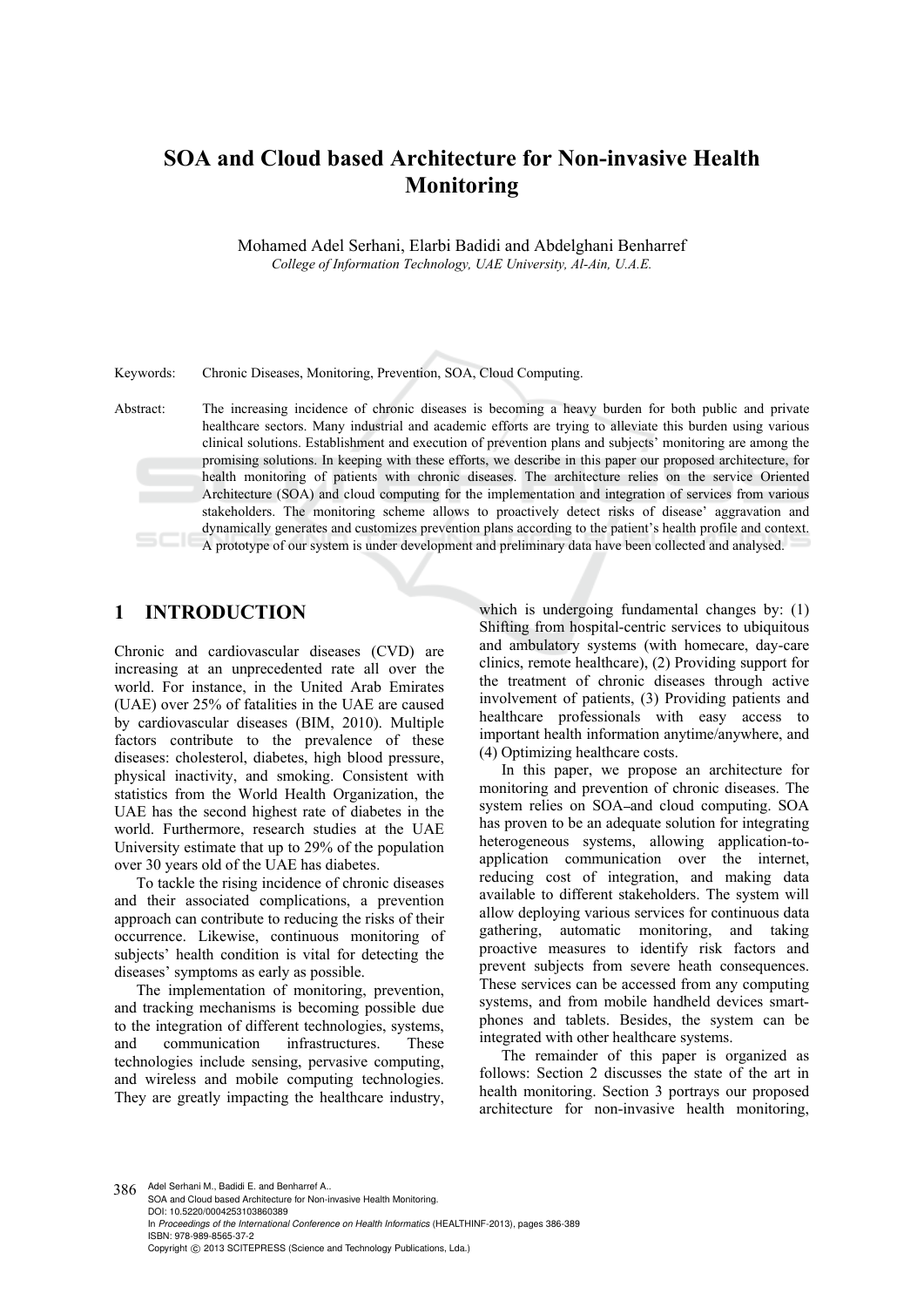which relies on SOA and cloud computing technologies, and describes the monitoring process. Section 4 presents the implementation and the experiments we conducted. Section 5 concludes the paper and highlights some future works.

### **2 RELATED WORK**

Several research works and initiatives have investigated the challenges of building e-health solutions. These solutions differ on how they tackle the integration issue given the heterogeneity of systems, middleware, and architectures used to build an e-Health system. Xiang et al. (Xiang et al., 2003) proposed a distributed framework for a Web-based telemedicine system, which uses CORBA technology and a database fragmented on different sites. The system requires an intermediary middleware to handle the heterogeneity of heath systems and huge development effort to adapt the system to the integrated system requirements.

In (Omar and Bendiab, 2006), the authors proposed a multi-layer SOA-based e-Health services architecture, which has six main components that define the interactions among the layers. The system is generic. However, it describes only the architectural design without detailing the implementation and its challenges. In addition, their proposed system hasn't been implemented. Kart, F. et al. (Kart et al., 2008) described a distributed ehealthcare system that uses SOA as a mean of designing, implementing, and managing healthcare services. The users of the system are physicians, nurses, pharmacists, and other professionals, as well as patients. The system includes a clinic module, a pharmacy module, and patient's interfaces, which are implemented as Web services. Various devices can interact with these modules, including desktop and server computers, Personal Digital Assistants and smart phones, and even electronic medical devices, such as blood pressure monitors.

The authors in (Hsieh et al., 2007) described the design, the implementation, and the deployment of a multi-tier Inpatient Healthcare Information System based on SOA and on the HL7 message exchange standard at the National Taiwan University Hospital (NTUH). The services-tier includes Computerized-Physician Order Entry (CPOE), Billing, Pharmacy, and Diet. The authors in (Juneja et al., 2009) investigated how healthcare organizations, using SOA, can leverage their shared services to automate multiple business processes and reinforce overall interoperability. The authors in (Yang et al., 2008)

designed and developed a SOA-based platform for home-care delivery to patients with chronic diseases. This work shares some of the goals with our project with regards to monitoring chronic diseases patients.

To promote interoperability among healthcare organizations that are seeking to develop SOA-based architectures, a joint collaboration effort among standards groups, specifically HL7 and the Object Management Group (OMG), was formed under the name: Healthcare Services Specification Project (HSSP). This effort intends to develop health industry SOA standards. The intent of HSSP is to produce standard services that define services' responsibilities, behaviour, and interfaces so that ubiquity can be achieved across implementations and vendor products (HL7 and OMG, 2008).

Our solution is aligned with above initiatives and addresses mainly the chronic diseases monitoring and prevention. It also addresses some difficult issues in the design of an e-health system and protection of medical data. Our solution relies on SOA to integrate different systems, data, and make it available for CDs monitoring, and prevention. The net implication of using SOA in our solution is that it facilitates interoperation among various systems that typically do not speak the same language. Using a common SOA reduces the complexity of the integration of heterogeneous systems. New services can be developed to satisfy the needs of integration, and existing system capabilities can also be organized into services.

## **3 HEALTH MONITORING ARCHITECTURE**

### **3.1 Architecture Overview**

Figure 1 depicts our proposed architecture for health monitoring that allows the collection of health data of patients and its dissemination to healthcare professionals anytime and from everywhere. The architecture takes advantage of the recent advances in sensing technology, wireless and broadband communication, computing capabilities of handheld devices, services' delivery, and cloud computing to enable smart monitoring of patient's vital health parameters. Each layer of the architecture includes a set of components that interact to provide an integrated solution for monitoring patients' health.

*Non-Invasive Sensing Layer*: this layer includes various devices (e.g. sensors, smart-phones), which sense one or more health parameters such as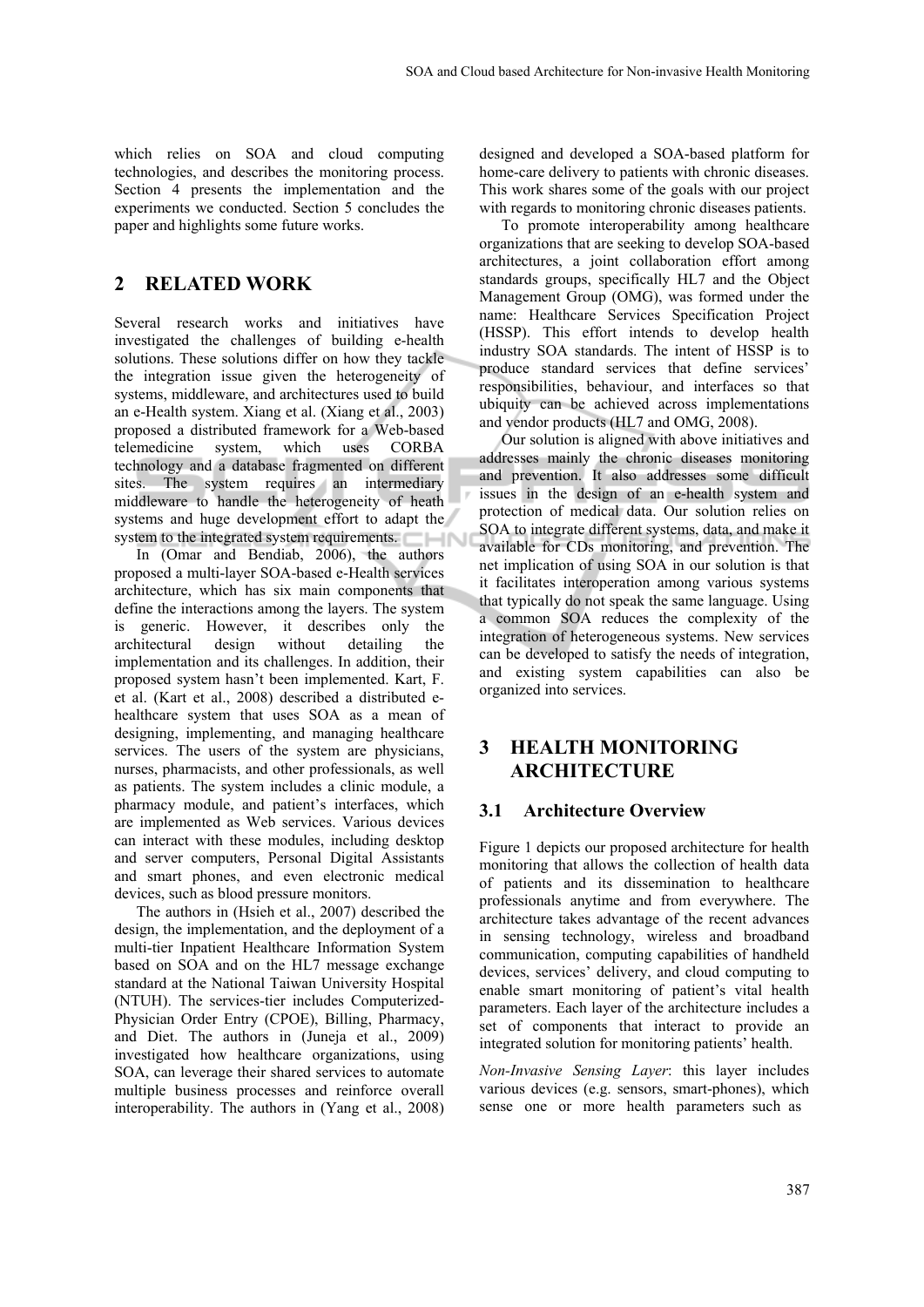

Figure 1: SOA & Cloud based Architecture for Non-Invasive Health Monitoring.

blood pressure, blood sugar, body temperature, and oxygen saturation. It also includes gateways that collect data from sensors, perform some processing (e.g. filtering), and store data on the Cloud. Gateways generally provide an interface to access and retrieve sensed data. AND TECHN *Cloud Layer*: this layer serves as the underlying infrastructure and platform that hosts data and applications. It includes the following components: Connectivity Management, Device Management, Data Processing, and other cloud-based services that support monitoring activities.

*Service Layer*: this layer allows integrating the components involved in the monitoring process with services of the healthcare information system. The main components of this layer are: the Enterprise Service Bus (ESB), which allows interoperation and exchange of data among different sub-systems, Web services, and Workflows Management.

*Presentation Layer*: this layer includes high-level applications and services that access and process health data obtained from the lowest layers of the architecture. Examples of services are: report generation, pattern mining and recognition tools, and data visualization.

#### **3.2 Monitoring Process**

The monitoring process involves the patient, healthcare professionals, sensing devices (mobile, Sensors), and the engine system. The sensing devices sense the patient's health parameters and send real-time data to a back-end server, which includes a smart engine that processes and mines collected data to detect any discrepancies in the patient's health data and report them to healthcare professionals to take appropriate actions. The engine offers a set of services to physicians and to the

patient's assistance team. These services render various kinds of data such as laboratory tests, demographic, anthropometric, and biological data, which support physicians in taking appropriate actions.

Figure 2 depicts interactions among main monitoring actors. Collected data is sent to a mobile device, which stores it in a cloud repository. Once the data is available on the Cloud, the surveillance centre of a hospital can access these data and notify appropriate health professionals if immediate action is required in response to any observed irregularities of monitored health parameters. Also, physicians can access the cloud to retrieve historical data of the patient for further investigation purpose. They can recommend prevention and action plans for the treatment of the patient conditions. A prevention plan may recommend, for instance, practicing regular sport exercises, following a diet plan, changing the food habits and the lifestyle, etc. An action plan, however, consists of a series of actions that might include medications, re-education, etc.



Figure 2: Mobile health monitoring process.

### **4 IMPLEMENTATION**

We conducted a series of experiments to monitor and collect data about temperature, blood pressure, ECG, heart rate, and blood sugar of some subjects. Sensors sensed real-time data and transmitted it to a mobile device (Samsung Galaxy Note running Android 4), which stored them in a Cloud data repository. We developed a mobile application to parse the data stored in the cloud to generate, visualize, and interpret the monitoring results. Figure 3 depicts the main interface of the application.